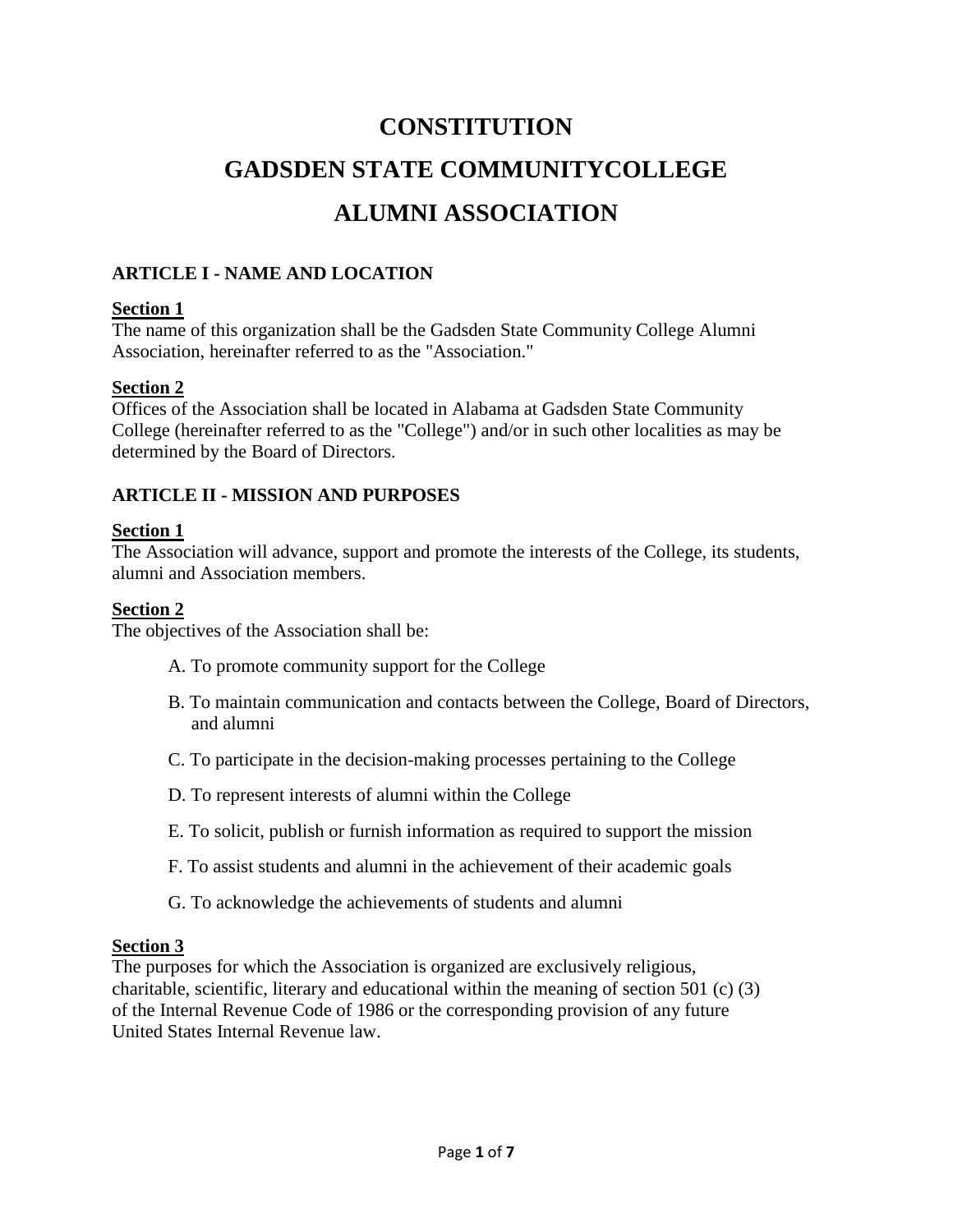Notwithstanding any other provision of these articles, this Association shall not carry on any activities not permitted to be carried on by an organization exempt from Federal income tax under section 501(c)(3) of the Internal Revenue Code of 1986 or the corresponding provision of any future United States Internal Revenue law.

Upon dissolution of the Association, assets shall be distributed for one or more exempt purposes within the meaning of section  $501(c)(3)$  of the Internal Revenue Code of 1986, or corresponding section of any future Federal tax code, or shall be distributed to the Federal, state or local government for a public purpose. Any such assets not so disposed of shall be disposed of by the Court of Common Pleas, of the county in which the principal office of the Association is then located, exclusively for such purposes.

# **ARTICLE III – MEMBERSHIP**

## **Section 1**

Membership shall include, but is not limited to: **Graduate, Regular, Associate, Honorary, Corporate,** and **Emeritus**.

**Graduate** membership will be comprised of those individuals who have graduated from a certificate or degree program at Gadsden State Community College.

**Regular** membership shall be comprised of current and former, full-time or part-time students.

**Associate** members shall be comprised of faculty and staff of the College, spouses of graduates, regular members, and friends of Gadsden State Community College.

**Honorary** membership shall be conferred upon such persons whose activities enhance the Association and/or College who exhibit concern for and work for the welfare of the Association. Honorary members will be selected by the Board of Directors. Honorary members will not have voting privileges.

**Corporate** membership shall be comprised of business and industry in the College service area. Membership shall entitle three (3) individuals from the corporation to receive the benefits of the Association.

**Emeritus** membership shall be a perpetual membership designated for key members who shall be identified and selected by the Executive Board.

# **ARTICLE IV – OFFICERS**

#### **Section 1**

The officers of the Association shall come from the membership of the Association, shall be in good standing with the Association, and shall have actively participated in the Association. The officers will consist of a President, Vice President/President Elect, Secretary, and Treasurer. Officers will serve for a period of two years and may be re-elected to a consecutive term in the office currently held.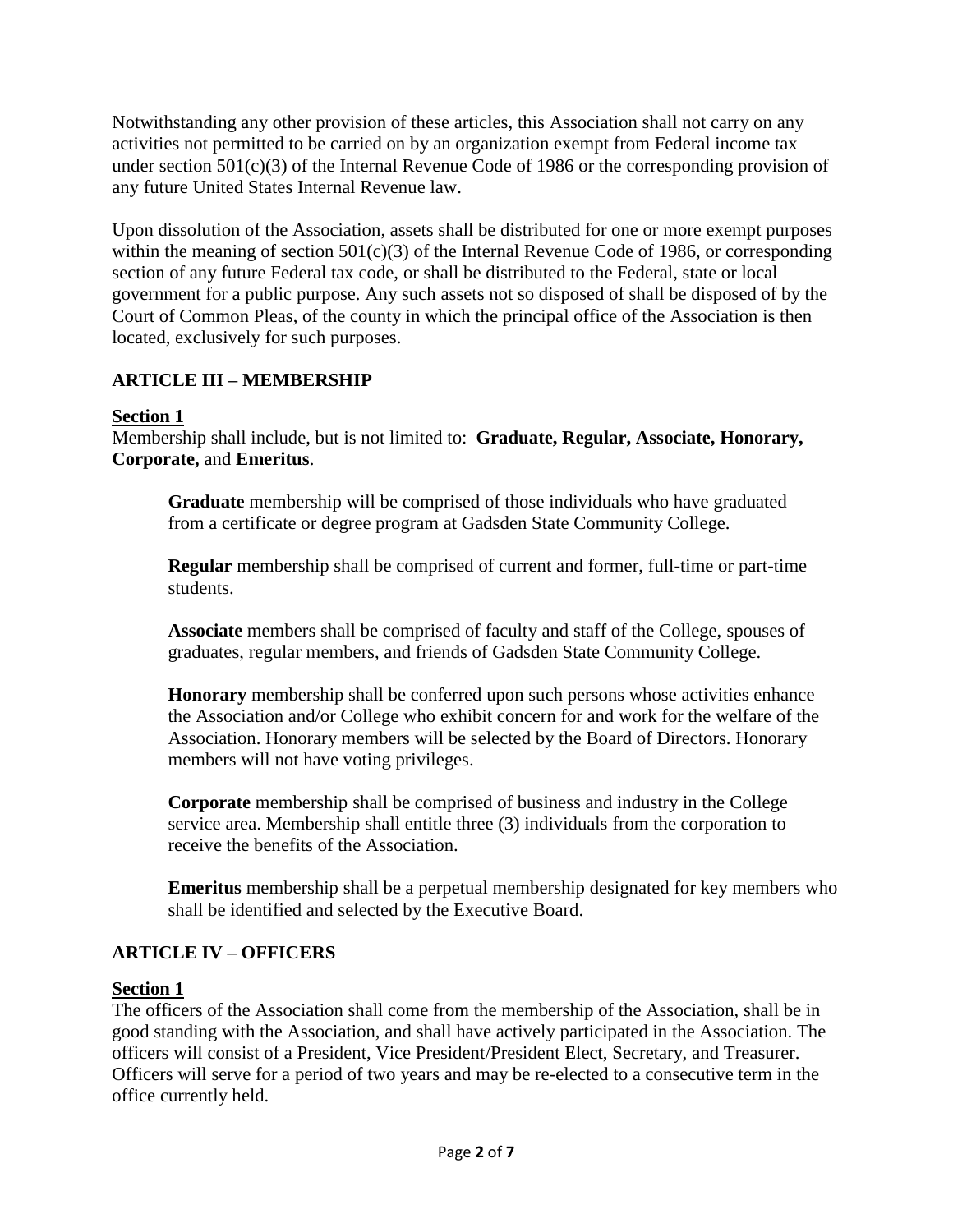## **Section 2**

The President shall preside at each meeting of the Association and the Executive Board. The President shall perform such duties as may be assigned to the office either by the Association duly convened or by decision of the Executive Board, unless otherwise provided, and shall perform other duties that promote the mission and purpose of the Association. The President shall appoint all committees unless otherwise provided.

#### **Section 3**

The Vice President/President Elect shall assume the duties of the President in case of the President's inability to serve. The Vice President/President Elect shall assist the President and perform such additional duties as the President or the Executive Board may designate. The Vice President/President Elect will become the President of the Association for the new year at the end of the current term of the outgoing President.

#### **Section 4**

The Secretary shall record the Association and Executive Board meeting minutes. In addition, the Secretary shall keep all records of the activities of the Association and other duties as may be developed by the Executive Board or Association.

#### **Section 5**

The Treasurer shall work in conjunction with the College to keep an accurate account of all membership dues and funds from other sources. The Treasurer shall render reports to the Executive Board and the Association giving itemized statements of the accounts of the Association. The Treasurer shall sign check requests for funds only upon the order of the President or Executive Board.

#### **Section 6**

Prior to the meeting at which officers are to be elected, a nominating committee shall present to the membership a slate of nominees for officers and nominees for members-at-large of the Association. Election of officers shall be held at the annual meeting. Nominations may be made from the floor providing prior consent to serve has been given by the person to be nominated. The nominating committee shall publish a slate of officers at least thirty days prior to the annual meeting.

#### **Section 7**

All officers of the Association shall be elected for a two-year term beginning January 1 and ending December 31.

#### **Section 8**

In case of a vacancy in the office of President, the Vice President/President Elect shall become President. A vacancy in any other office will be filled through an appointment by the Executive Board. The Board of Directors, by two-thirds (2/3) vote of all its members, may remove any officer from office.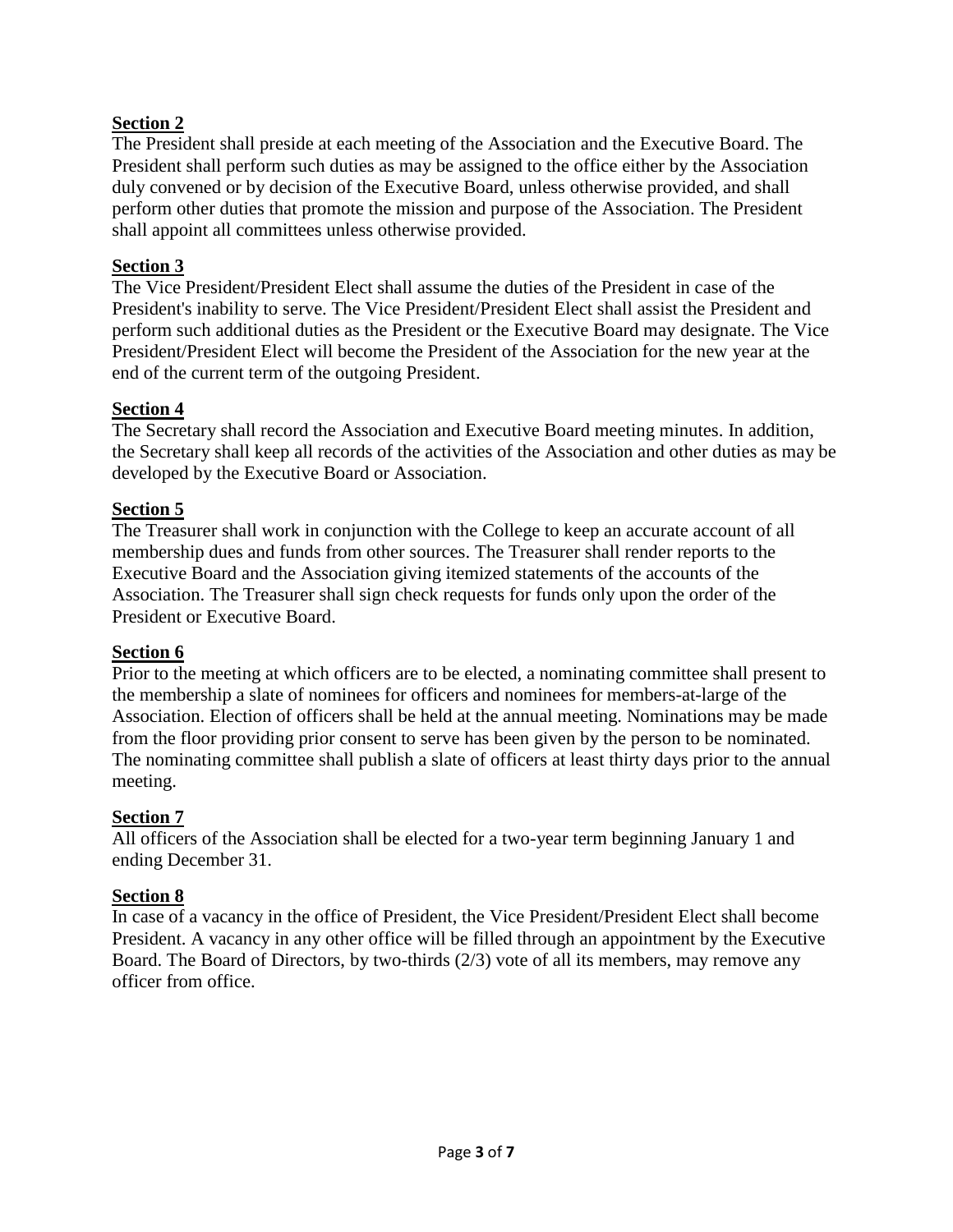# **ARTICLE V - BOARD OF DIRECTORS**

# **Section 1**

The governing body of the Association shall be the Board of Directors. The Board of Directors shall have supervision, control and direction of the affairs of the Association, its committees and publications; shall determine its policies or changes therein; shall actively pursue its objectives and supervise the disbursement of its funds. The board may adopt such rules and regulations for the conduct of its business as shall be deemed advisable, and may, in the execution of the powers granted, delegate certain of its authority and responsibility to the Executive Board.

# **Section 2**

The Board of Directors shall consist of the officers of the Association (named in Article IV), the Immediate Past President of the Association, the College President, the College SGA President, and no more than twenty-one (21) directors elected at-large by the voting membership, and the College Association liaison designee(s), if any, who shall be an ex-officio member without the right to vote. The number of Directors fixed at twenty-one (21) above may be increased or decreased by a two-thirds (2/3) vote of the entire Board of Directors and any such vote shall specify the terms of the directors to assure continuity on the Board of Directors.

## **Section 3**

Directors shall serve a term of three (3) years or until their successors have been elected and assume office. Terms begin January 1 and end December 31.

## **Section 4**

The Nominating Committee shall present one (1) nominee to each seat on the Board which is vacant or is about to expire.

# **Section 5**

At any meeting of the Board of Directors, a majority of the voting members of the Board present shall constitute a quorum for the transaction for the business of the Association and any such business thus transacted shall be valid providing it is affirmatively passed upon by a majority vote of those present and voting.

# **Section 6**

A regular meeting of the Board of Directors shall be held no less than one (1) time each year. Notice of all such meetings shall be given to the Directors not less than thirty (30) days before the meeting is held. Special meetings of the board may be called by the President or at the request of one-fourth (1/4) of the Directors. Notice of such meeting shall be by mail, telephone, fax, or e-mail to each member of the Board of Directors, not less than seventy-two (72) hours before the meeting is held.

# **Section 7**

Voting rights of a Director shall not be delegated to another nor exercised by proxy.

# **Section 8**

Action taken by a mail or email ballot of the members of the Board of Directors shall be a valid action and shall be reported at the next meeting of the Board.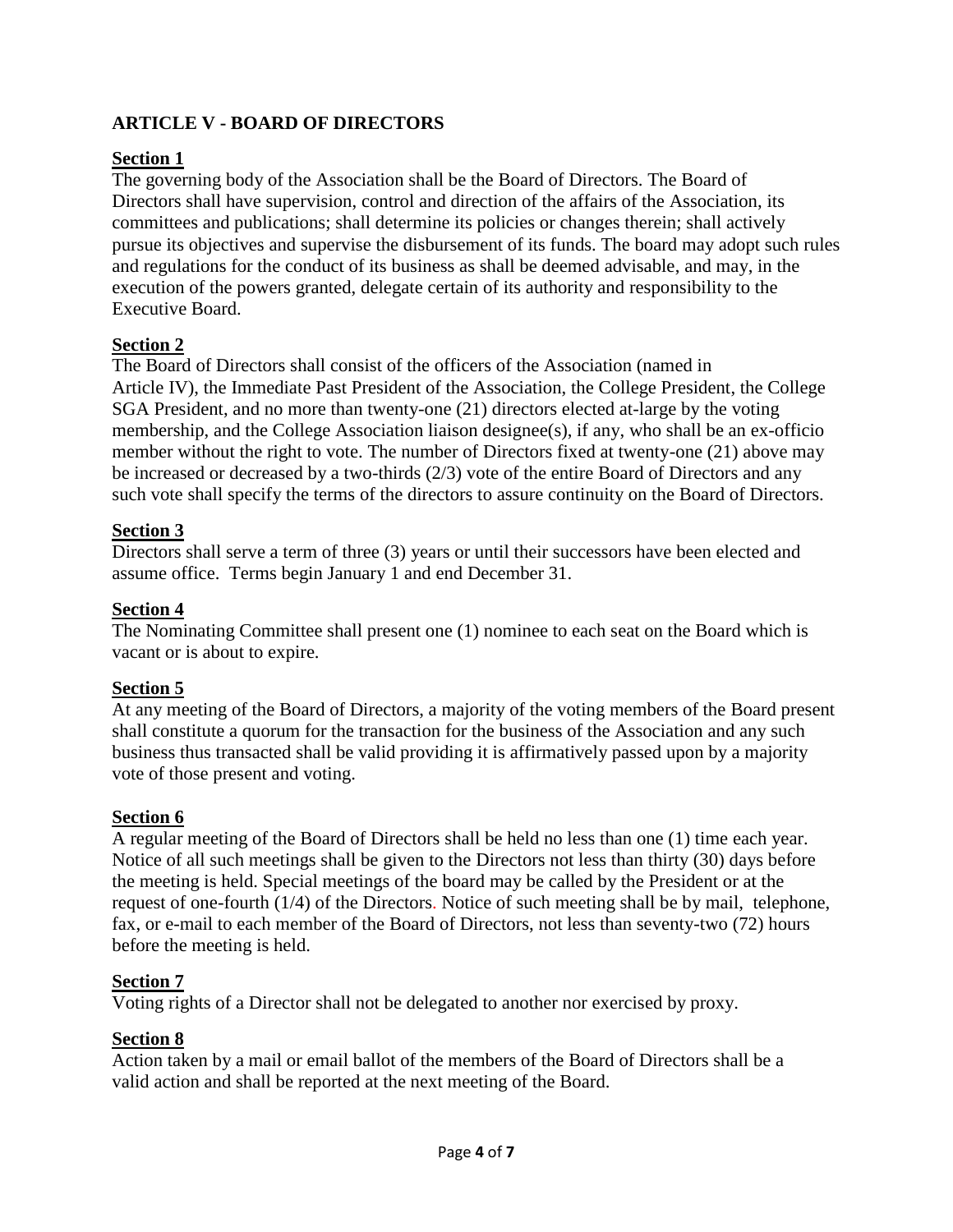# **Section 9**

Any vacancy occurring on the Board of Directors between annual meetings shall be filled by an appointment made by the President. The Director so selected shall serve the unexpired term of his or her predecessor. The Board of Directors may remove any Director by an affirmative twothirds (2/3) vote present at any regular or special meeting.

#### **Section 10**

Directors and elected officers shall not receive any compensation for their services.

#### **Section 11**

The officers, directors, committee chairpersons and College Association liaison designee(s), if any, shall not be liable to the Association for any mistake of judgment, negligence, or otherwise, except for their own individual willful misconduct or bad faith. The officers, directors, committee chairpersons, and College Association liaison designee(s), if any, shall have no personal liability with respect to any contract or other commitment made by them in good faith on behalf of the Association. The Association shall indemnify and forever hold each free and harmless against any and all liability to others on account of any such contract or commitment.

## **ARTICLE VI – COMMITTEES**

#### **Section 1**

The standing committees of the Association shall be the Executive Board, Activities/Fund Raising Committee, Membership/Nominating Committee, and the Publication Committee. All committees shall be appointed by the Executive Board. Other committees may be developed as needed.

#### **Section 2**

The Executive Board shall consist of the President, Vice President/President Elect, Secretary, Treasurer, minimum of three elected at-large members, the past President of the Association, and the College President or designee(s). The Executive Board shall implement the policies of the Association. It shall make routine decisions and conduct all business that may arise between the regular meetings. The Executive Board shall make recommendations to the entire Association.

#### **Section 3**

The Activities/Fund Raising Committee shall consist of the Treasurer and appointed members of the Association. The Activities/Fund Raising Committee shall work to generate funds by developing and implementing projects which support Association objectives and shall plan the social events for the Association members.

#### **Section 4**

The Publication Committee shall be responsible for planning and publishing the alumni newsletter and other publications as appropriate. This committee shall also be responsible for publicity deemed necessary for the Association.

#### **Section 5**

The Membership/Nominating Committee shall be involved in the recruitment of new members and shall assist the College with maintaining an active membership roll. The committee shall be responsible annually for nominating candidates for the offices of President, Vice President/President Elect, Secretary, Treasurer, and members-at-large for the Executive Board.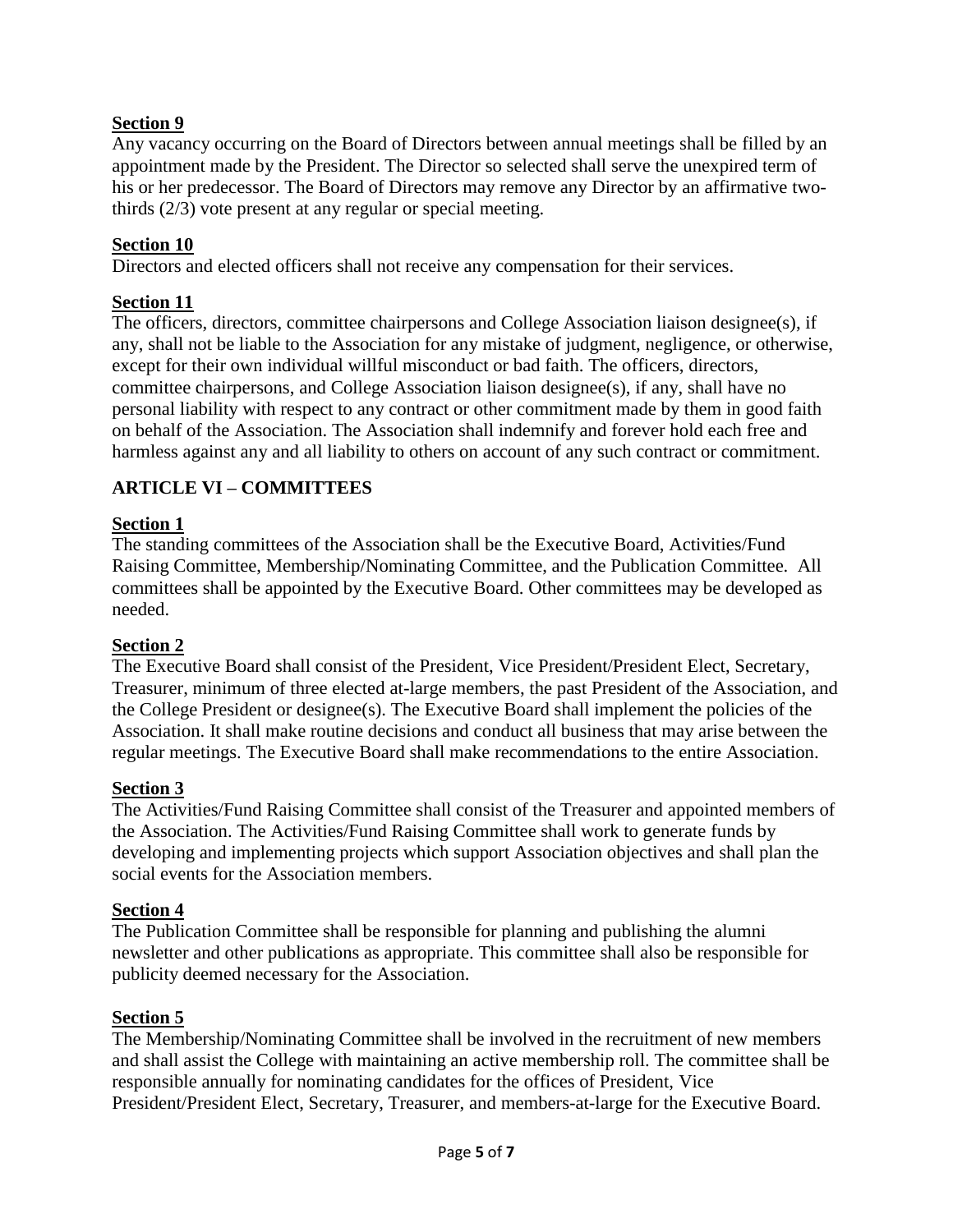# **ARTICLE VII - MEETINGS AND VOTING**

## **Section 1**

The annual business meeting of the Association shall be held at such place and on such dates as may be determined by the Executive Board.

## **Section 2**

Special meetings of the Association may be called by the Board of Directors at any time, or shall be called by the President upon receipt of a written request by one-tenth (1/10) of the members, within thirty (30) days of filing the request with the President or College Association liaison designee(s). The business to be transacted at any special meeting shall be stated in the notice thereof.

## **Section 3**

Notice of any Association business meeting at which official Association business is to be transacted shall be made to the Board of Directors no less than ten (10) days before the date of the meeting.

#### **Section 4**

At all Association business meetings each director shall have one (1) vote, and may take part and vote in person only. Unless otherwise specifically provided by these bylaws, a majority of the directors present and voting shall govern.

## **Section 5**

At an annual business meeting or special meeting, a majority of the voting members of the Board present shall constitute a quorum for the transaction for the business of the Association and any such business thus transacted shall be valid providing it is affirmatively passed upon by a majority vote of those present and voting.

# **ARTICLE VIII - DUES**

#### **Section 1**

Dues for all members shall be established by the Board of Directors.

# **Section 2**

A one (1) year complimentary graduate membership shall be given to all persons completing a certificate or degree program at the College.

#### **Section 3**

Dues shall be paid annually to renew membership status. A designated sum amount, which can be made in specified installments, shall constitute a lifetime membership.

#### **Section 4**

No dues shall be refunded to any member whose membership terminates for any reason.